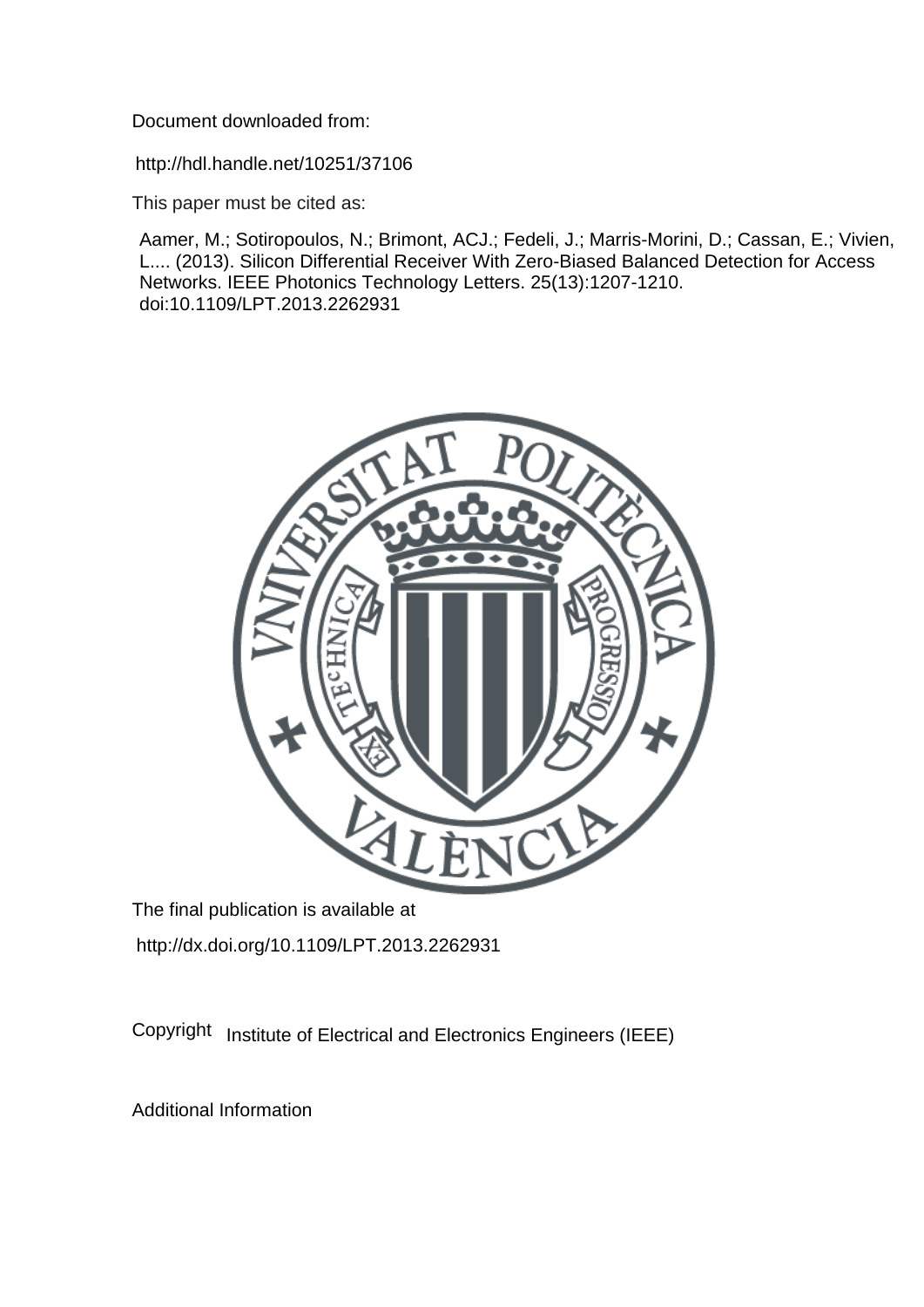# A Silicon Differential Receiver With Zero-Biased Balanced Detection for Access Networks

Mariam Aamer, Nikolaos Sotiropoulos, Antoine Brimont, Jean-Marc Fedeli, Delphine Marris-Morini, Eric Cassan, Laurent Vivien, Karen Ribaud, Philippe Grosse, Jean Michel Hartmann, Diedrik Vermeulen, Gunther Roelkens, Pablo Sanchis, and Andreas Hakansson

*Abstract***— We present an optimized differential receiver in silicon with a minimized footprint and balanced zero-biased Ge** photodiodes. The receiver integrates a delay-line with a  $2 \times 4$ **multimode interferometer 90° hybrid and two balanced photodiodes for differential quadrature phase-shift keying demodulation. Two receivers are tested, for 10 and 20 Gb/s operation, and well opened eye-diagrams and symbol constellations are obtained with error vector magnitude values as low as 12.5% and 19.57%, respectively. The results confirm the potential of integrated silicon receivers to become key building blocks for future passive optical access networks based on advanced modulation formats.**

*Index Terms***— Integrated optics, silicon photonics, balanced detectors, phase-shift keying.**

# I. INTRODUCTION

A <sup>N</sup> EVER growing amount of access network bandwidth<br>is required by end users, and the deployment of passive optical networks, operating up to 10 Gbit/s has already begun to address this demand. Even higher bit rates will be required in the future, with network operators preferring solutions based on reusing the existing infrastructure and components developed for legacy links. Advanced modulation formats can enable the further scaling of the bit rates while keeping the legacy 10 GHz devices [1].

Differential-phase-shift-keying (DPSK) offers several advantages over an on-off keying modulation format, namely

Manuscript received March 7, 2013; revised April 18, 2013 and May 6, 2013; accepted May 9, 2013. Date of publication May 16, 2013; date of current version June 13, 2013. This work was supported in part by the European Community's Seventh Framework Program under Grant 224312 HELIOS.

M. Aamer, A Brimont, and P Sanchis are with Nanotechnology Center Valencia, Universitat Politecnica, Valencia 46022, Spain (e-mail: maaa@ntc.upv.es; abrimont@ntc.upv.es; pabsanki@ntc.upv.es).

N. Sotiropoulos is with the Department of Electrical Engineering, Eindhoven University of Technology, Eindhoven 5600 MB, The Netherlands (e-mail: n.sotiropoulos@tue.nl).

J.-M. Fedeli, K. Ribaud, P. Grosse, and J. M Hartmann are with CEA, LETI, Grenoble 38054, France (e-mail: jean-marc.fedeli@cea.fr; karen.ribaud@cea.fr; philippe.grosse@cea.fr; jean-michel.hartmann@cea.fr).

D. Marris-Morinie, E. Cassan, and L. Vivien are with the Institut d'Electronique Fondamentale, Univ. Paris-Sud, CNRS, Orsay cedex F-91405, France (e-mail: delphine.morini@u-psud.fr; eric.cassan@u-psud.fr; laurent.vivien@u-psud.fr).

D. Vermeulen and G. Roelkens are with Photonics Research Group, INTEC, Ghent University/imec, Ghent 9000, Belgium (e-mail: Diedrik.Vermeulen@intec.ugent.be; gunther.roelkens@intec.ugent.be).

A. Hakansson is with DAS Photonics S.L, Ciudad Politecnica de la Inovacion, Valencia 46022, Spain (e-mail: ahakansson@dasphotonics.com).

Color versions of one or more of the f gures in this letter are available online at http://ieeexplore.ieee.org.

Digital Object Identifie 10.1109/LPT.2013.2262931

higher nonlinearity tolerance, 3-dB receiver sensitivity improvement when used with balanced detection and the possibility to operate at lower symbol rates for a given bit rate using DQPSK [2]. The detection of the phase at the receiver can be implemented either by using coherent or differential (non-coherent) detection. The coherent receiver provides an improvement of the optical signal to noise ratio by mixing a local oscillator (LO) signal with the transmitted signal and effective compensation for signal degradations due to chromatic dispersion and polarization mode dispersion on the transmission line can be achieved. However, a digital signal processing (DSP) unit is necessary, which implies higher costs and electric power consumption. In the differential encoded DPSK, the information is encoded in the phase transition and can be demodulated using a passive delay-interferometer, which allows the elimination of the LO and the DSP, making differential detection advantageous for low-cost links.

Different approaches have been proposed for differential silicon receivers, mainly based on the use of standard Mach-Zehnder delay interferometer (MZDI) [3]–[5] or using microring resonators [6], [7]. While the ring resonator approach allows a very compact implementation, optimal performance usually requires a tuning mechanism [8], increasing the complexity and power consumption of the receiver. Accordingly, the MZDI design seems to be the most suitable to be used in more complete systems [5], [9].

In this letter we demonstrate 5 GBaud (10 Gbit/s) and 10 GBaud (20 Gbit/s) operation using a very compact differential receiver for DQPSK demodulation with zero-biased balanced detection and using a compact  $2 \times 4$  MMI 90 $\degree$  hybrid instead of the standard implementation with two 180° hybrids. 10 Gbit/s and 20 Gbit/s symbol constellations were obtained, as well as their error vector magnitude (EVM) and bit error rate (BER).

# II. SILICON DQPSK RECEIVER STRUCTURE

The principle of operation of a differential demodulator using a MZDI is to interfere two adjacent symbols using a delay-line (DL) that introduces a time delay corresponding to one bit duration. This interference converts the phase difference between two consecutive symbols into an amplitude variation. In DQPSK modulation two bits are encoded as four different phase differences.

The schematic of the proposed receiver is depicted in Fig. 1. A thermo-optically tunable Mach-Zehnder interferom-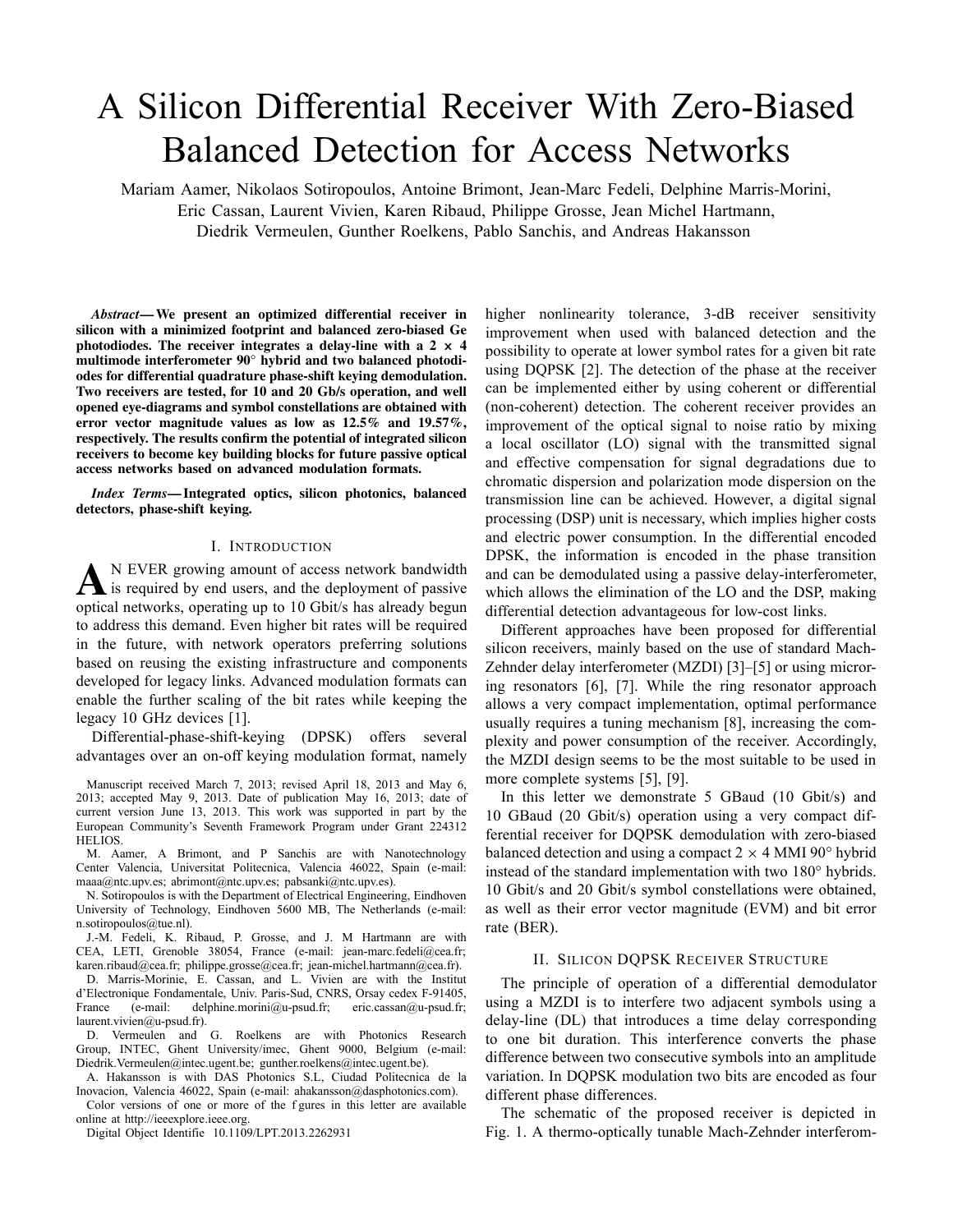

Fig. 1. DQPSK differential receiver. (a) Schematic and (b) optical photograph of the fabricated device. The receiver is assembled using 5 components, from left to right in the f gure: curved grating coupler, MZI tunable power splitter, delay line interferometer, 90° hybrid and two balanced PDs.

eter (MZI) power splitter is placed in series with a MZDI and a 2  $\times$  4 MMI acting as 90° hybrid. At the output the in-phase and quadrature signals are detected using two balanced photodetectors (BPDs) in *pinpin* conf guration. In the following paragraphs the implementation and optimization of each of these elements is described.

The proposed device was fabricated on top of a 200-mm SOI wafer with silicon core thickness of 220nm and buried oxide of 2µm. To couple light from the input f ber to the receiver, and in order to minimize the size of the chip, curved gratings [10] were used, showing a coupling loss of about 6 dB. The second element of the receiver is a tunable MZI power splitter. In case of unbalanced behavior at the output of the MZDI due to excess loss in the delay line, micro-heaters can be used to actively tune the power at the MZDI input, resulting in an increase in the extinction ratio of the MZDI [11], and consequently in the sensitivity of the receiver. At the output of the power splitter, a MZDI was placed. Compact spirals were used in order to minimize the size of the structure. A waveguide length of 18mm and 9mm was chosen for 10 Gbit/s and 20 Gbit/s operation, respectively, introducing ∼3dB and ∼1.5dB propagation losses, respectively. The MZDI outputs were coupled to the  $2 \times 4$  MMI inputs. This MMI, with an insertion loss of about 6.5 dB, acted as a 90° hybrid [12] instead of the standard implementation of a DQPSK receiver with two parallel MZDI coupled to a 180° hybrid, in accordance with the intention of minimizing the chip area, as well as the number of active controls needed for tuning. In order to have a 3dB increase in the sensitivity of the receiver and minimize power consumption, zero-bias balanced detection was used based on a Ge photodetector pair (Ge-BPD) in lateral *pinpin* conf guration. Hence, the photodetected signal is directly extracted from one single central pad avoiding additional wire bonding or metal connections. The 10 $\mu$ mlength Ge-BPD was selectively grown at the end of silicon waveguides, and it is comparable to the ones used in [13]. The high-speed performance of the photodiodes used is comparable



Fig. 2. Output current as a function of wavelength for the 10 Gbit/s (solid lines) and 20 Gbit/s (dashed lines) bit rate receiver. The blue and the red lines correspond to the in-phase (I) and quadrature (Q) outputs, respectively.



Fig. 3. Experimental setup for characterizing the DQPSK receiver. POL CON indicates polarization controller.

to the one having a bandwidth above 10GHz for any negative voltage bias, including 0V, which clearly is suff cient for our operation. The responsivity was measured to be 1 A/W at 1550 nm using 0 to  $-2$  V bias. For an input power of  $-3$  dBm, the transmission spectra of the two BPDs were measured, for both receivers. As it can be seen in the f gure below, the spectra have excellent agreement with the expected behavior for a DQPSK receiver. For both receivers, the two outputs are perfectly 90° phase shifted with respect to each other conf rming the correct behavior of the 90° hybrid.

The performance, in terms of responsivity, of our Ge-BPDs is quite better than those presented in [3], [4], [6]. On the other hand, the total optical excess loss of our proposed device is around 15 dB and 16.5 dB for the 10 and 20 Gbit/s, respectively, values of the same order as those presented in [5].

## III. EXPERIMENTAL RESULTS

The setup used to test the high-speed behavior of the receiver is shown in Fig. 3. A DQPSK signal was generated using a commercial single-drive Lithium Niobate nested MZ modulator, biased at minimum transmission and driven by the outputs of the pulse pattern generator (PPG), appropriately decorrelated, aligned and amplif ed at  $2V_\pi$ . The bits were generated from a pseudorandom binary sequence pattern generator (PRBS) with a pattern length of  $2^{13} - 1$ , which was the longest sequence that could be used to create a custom pattern sequence. This custom sequence was used to allow for the insertion of a preamble that facilitated the discovery of the start of the sequence of the detected data. The generated DQPSK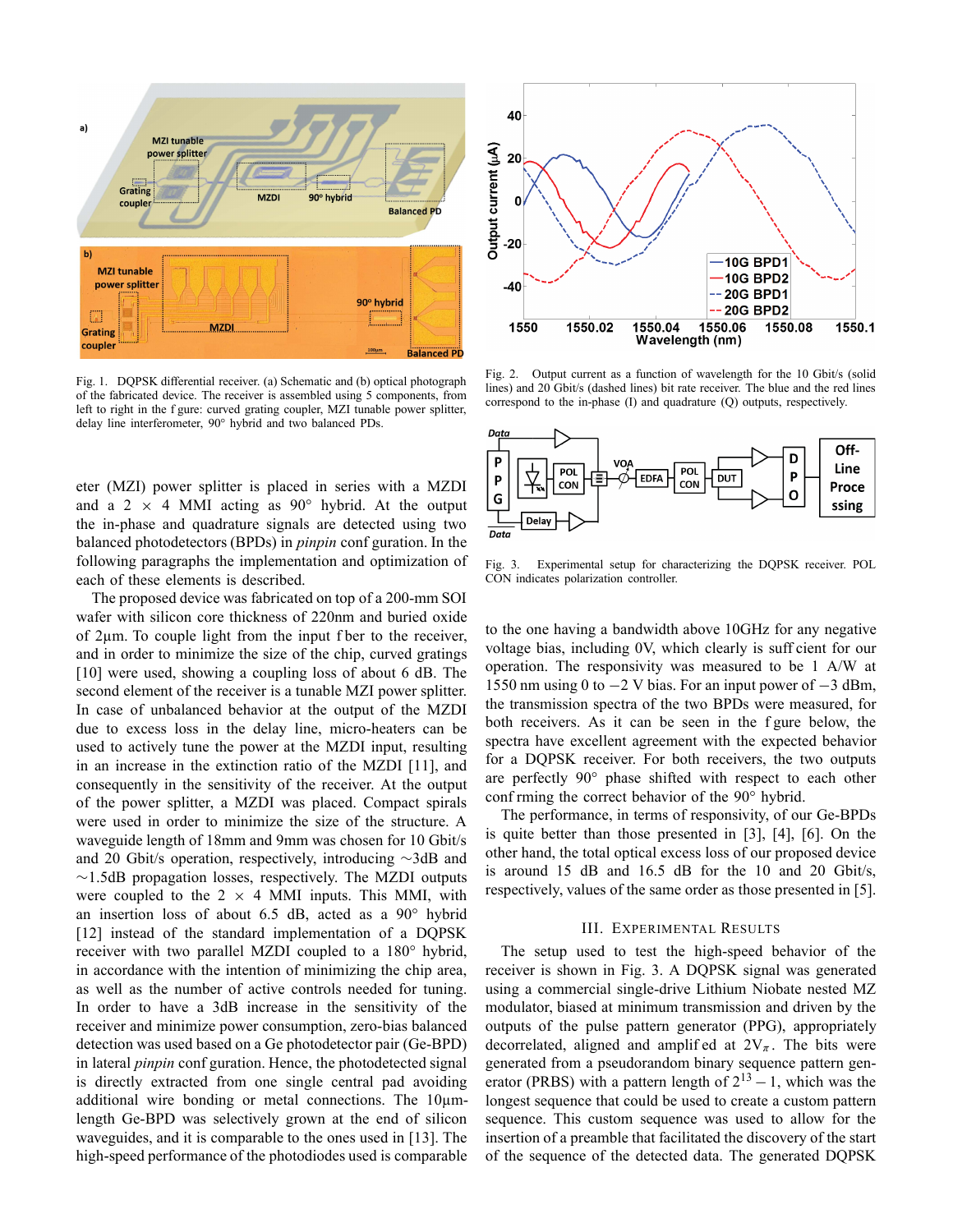

Fig. 4. 10 Gbit/s and 20 Gbit/s transmitted DQPSK eyes, and reference constellation measured by a discrete receiver (20 Gbit/s).



Fig. 5. (a) DQPSK eye diagram and (b) symbol constellationat 10 Gbit/s for a received power of −19 dBm.

signal passes through a variable optical attenuator (VOA), which is the reference point for the received power, and is then amplif ed by an erbium-doped f ber amplif er (EDFA). At the output of the chip, the electrical signals were extracted directly from the photodiodes using RF probes in a GSGSG conf guration, and were transferred to two amplif ers, and then were sampled by the digital phosphor oscilloscope (DPO) for further processing off-line.

The DQPSK transmitted eyes at 10 and 20 Gbit/s are shown in Fig. 4, as well as the reference constellation obtained by using a discrete receiver described in [14].

For the 10 Gbit/s integrated receiver, well opened eyediagrams and remarkably good constellation diagrams were obtained, as shown in Fig. 5 for a received power of −19 dBm.

It must be commented that in long haul networks, the parameter of interest lies in the relation between the BER and the optical signal to noise ratio, due to the fact that the signal is usually degraded by noise introduced by a large number of amplifier . However, in an access network, the figur of merit is the sensitivity as a function of received power, as there is no degradation due to amplificati n stages and the receiver sensitivity limits the possible splitting ratio and reach of the system. The EVM as a function of the received power was measured and the experimental results are summarized in Table I.

As the quality of the received signal was quite good so that no signif cant amount of errors were recorded in the captured length of the data, which was 100k symbols, the measured

TABLE I EVM AND BER, FOR THE 10 GBIT/S DIFFERENTIAL RECEIVER

| Received Power (dBm) | Measured EVM (%) | <b>Estimated BER</b>  |
|----------------------|------------------|-----------------------|
| $-23$                | 24.27            | $1.9 \times 10^{-5}$  |
| $-22$                | 22.39            | $4 \times 10^{-6}$    |
| $-21$                | 14.76            | $6.2 \times 10^{-12}$ |
| $-20$                | 13.08            | $10^{-14}$            |
| -19                  | 12.5             | $10^{-15}$            |



Fig. 6. (a) DQPSK eye diagram and (b) symbol constellation at 20 Gbit/s for a received power of −12 dBm.

TABLE II EVM AND BER, FOR THE 20 GBIT/S DIFFERENTIAL RECEIVER

| Received Power (dBm) | Measured EVM $(\% )$ | <b>Estimated BER</b> |
|----------------------|----------------------|----------------------|
| $-14$                | 25.66                | $6 \times 10^{-5}$   |
| $-13$                | 19.68                | $1.9 \times 10^{-7}$ |
| -12                  | 19.57                | $1.7 \times 10^{-7}$ |

EVM of the signal was used to estimate the BER by using the following equation taken from [15]:

$$
BER \approx \frac{(1 - \frac{1}{L})}{\log_2 L} erfc\left[\sqrt{\left[\frac{3\log_2 L}{L^2 - 1}\right] \frac{1}{EVM^2\log_2 M}}\right] (1)
$$

where *L* is the number of signal levels per quadrature, *M* is the order of the modulation and *Q* indicates the *Q* function. For QPSK modulation, *L* is 2 and *M* is 4.

It must be commented that for input powers lower than −21 dBm, the EDFA in Fig. 3 can no longer amplify the signal to a constant output power value of  $+16$  dBm, and lower powers reach the balanced photodiodes. Even so, and examining the results shown in the table above, an error f oor value of around 12.5% and 10−<sup>15</sup> were obtained for the EVM and BER, respectively.

For the 20 Gbit/s DQPSK receiver, opened eyes and good constellation diagram were also measured, as shown in Fig. 6 for a received power of  $-12$  dBm. Comparing the obtained constellation diagram with the reference one shown in Fig. 4, it can be seen that some additional noise appears in the symbols of the constellations. Nevertheless, the EVM of the obtained constellation was measured to be 19.57% and the corresponding BER was estimated by using Eq. (1) in  $1.7 \cdot 10^{-7}$ , as shown in Table II. It must be taken into account that typically, advanced modulation formats operate with Forward-Error Correction (FEC), and our BER values, without FEC, are below the  $10^{-3}$  reference, which is the